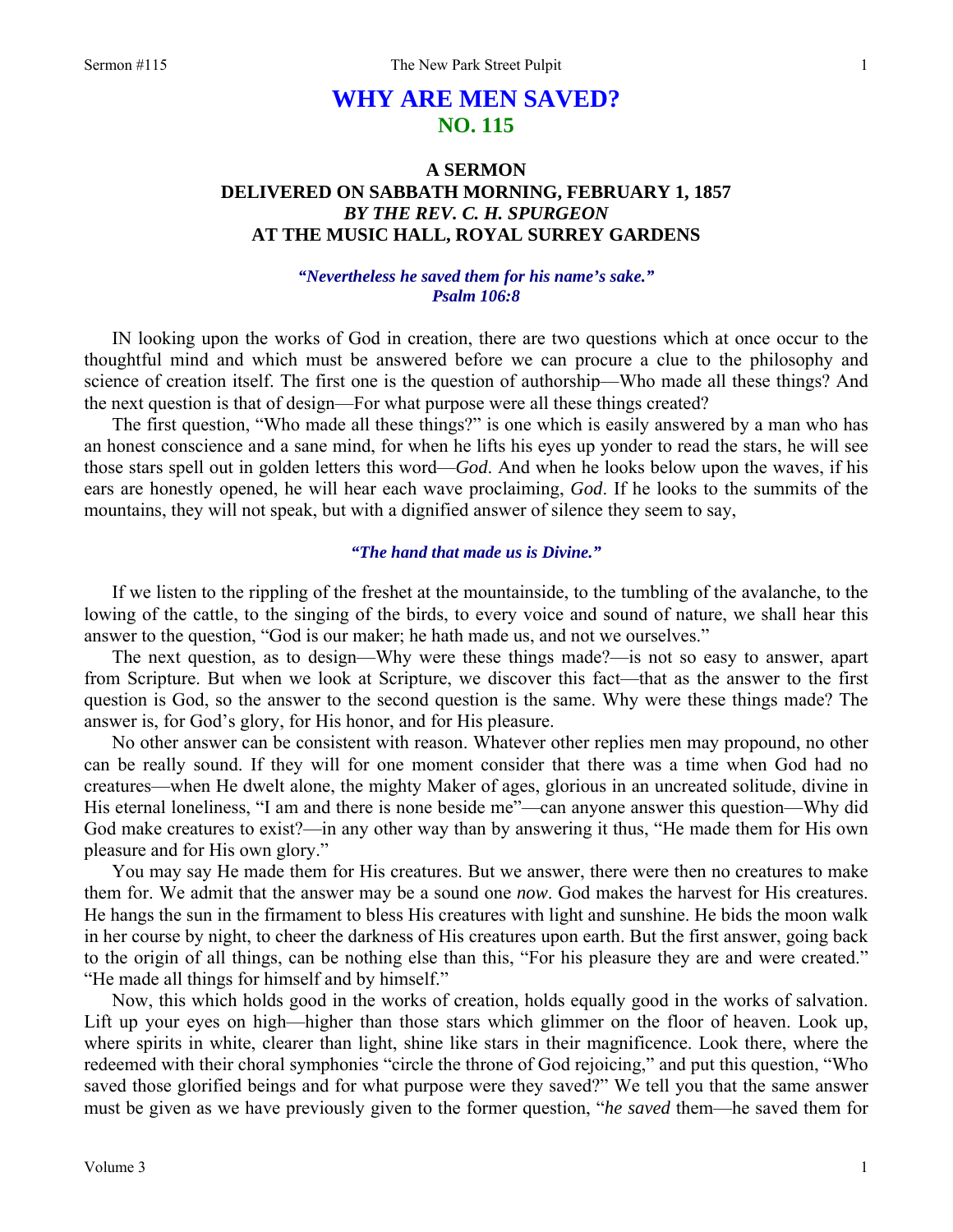his name's sake." The text is an answer to the two great questions concerning salvation—Who saved men and why are they saved? "He saved them for his name's sake."

Into this subject I shall endeavor to look this morning. May God make it profitable to each of us and may we be found among the number who shall be saved "for his name's sake." Treating the text verbally—and that is the way most will understand—here are four things. First, *a glorious Savior*, "he saved them." Secondly, *a favored people*, *"*he saved *them*." Thirdly, *a divine reason why he saved them*, "for his name's sake." And fourthly, *an obstruction conquered*, in the word "nevertheless," implying that there was some difficulty that was removed. "Nevertheless he saved them for his name's sake." A Savior. The saved. The reason. The obstruction removed.

**I.** First, then, here is A GLORIOUS SAVIOR, "*He saved* them."

Who is to be understood by that pronoun "He"? Possibly many of my hearers may answer, "Why, the Lord Jesus Christ is the Savior of men." Right, my friends. But not all the truth. Jesus Christ is the Savior, but not more so than God the Father or God the Holy Ghost. Some persons who are ignorant of the system of divine truth think of God the Father as being a great Being full of wrath, and anger, and justice, but having no love. They think of God the Spirit perhaps as a mere influence proceeding from the Father and the Son. Now nothing can be more incorrect than such opinions.

It is true the Son redeems me, but then the Father gave the Son to die for me, and the Father chose me in the everlasting election of His grace. The Father blots out my sin, the Father accepts me and adopts me into His family through Christ. The Son could not save without the Father any more than the Father without the Son.

And as for the Holy Spirit, if the Son redeems, don't you know that the Holy Ghost regenerates? It is He that makes us new creatures in Christ, who begets us again unto a lively hope, who purifies our soul, who sanctifies our spirit, and who, at last, presents us spotless and faultless before the throne of the Most High, accepted in the Beloved.

When you say, "Savior," remember there is a Trinity in that word—the Father, the Son, and the Holy Ghost—this Savior being three persons under one name. You cannot be saved by the Son without the Father, nor by the Father without the Son, nor by Father and Son without the Spirit. But as they are one in creation, so are they one in salvation, working together in one God for our salvation, and unto that God be glory everlasting, world without end. Amen.

But note here, how this divine Being claims salvation wholly to Himself. "Nevertheless HE saved them." But Moses, where are you? Did you not save them, Moses? You did stretch the rod over the sea and it clave in halves. You did lift up your prayer to heaven, and the frogs came, and the flies swarmed, and the water was turned into blood, and the hail smote the land of Egypt. Were not you their Savior, Moses?

And you Aaron, you did offer the bullocks which God accepted. You did lead them, with Moses, through the wilderness. Were not you their Savior? They answer, "Nay, we were the instruments, but *He* saved them. God made use of us, but unto His name be all the glory and none unto ourselves."

But Israel, you defeated a strong and mighty people—did not you save yourself? Perhaps it was by your own holiness that the Red Sea was dried up. Perhaps the parted floods were frightened at the piety of the saints that stood upon their margin. Perhaps it was Israel that delivered itself. Nay, nay, says God's Word. *He* saved them.

They did not save themselves, nor did their fellow men redeem them. And yet, mark you, there are some who dispute this point—who think that men save themselves, or at least, that priests and preachers can help to do it. We say that the preacher, under God, may be the instrument of arresting man's attention, of warning him, and arousing him. But the preacher is nothing. God is everything. The most mighty eloquence that ever distilled from the lips of seraphic preacher is nothing apart from God's Holy Spirit. Neither Paul, nor Apollos, nor Cephas, are anything—God gave the increase and God must have all the glory.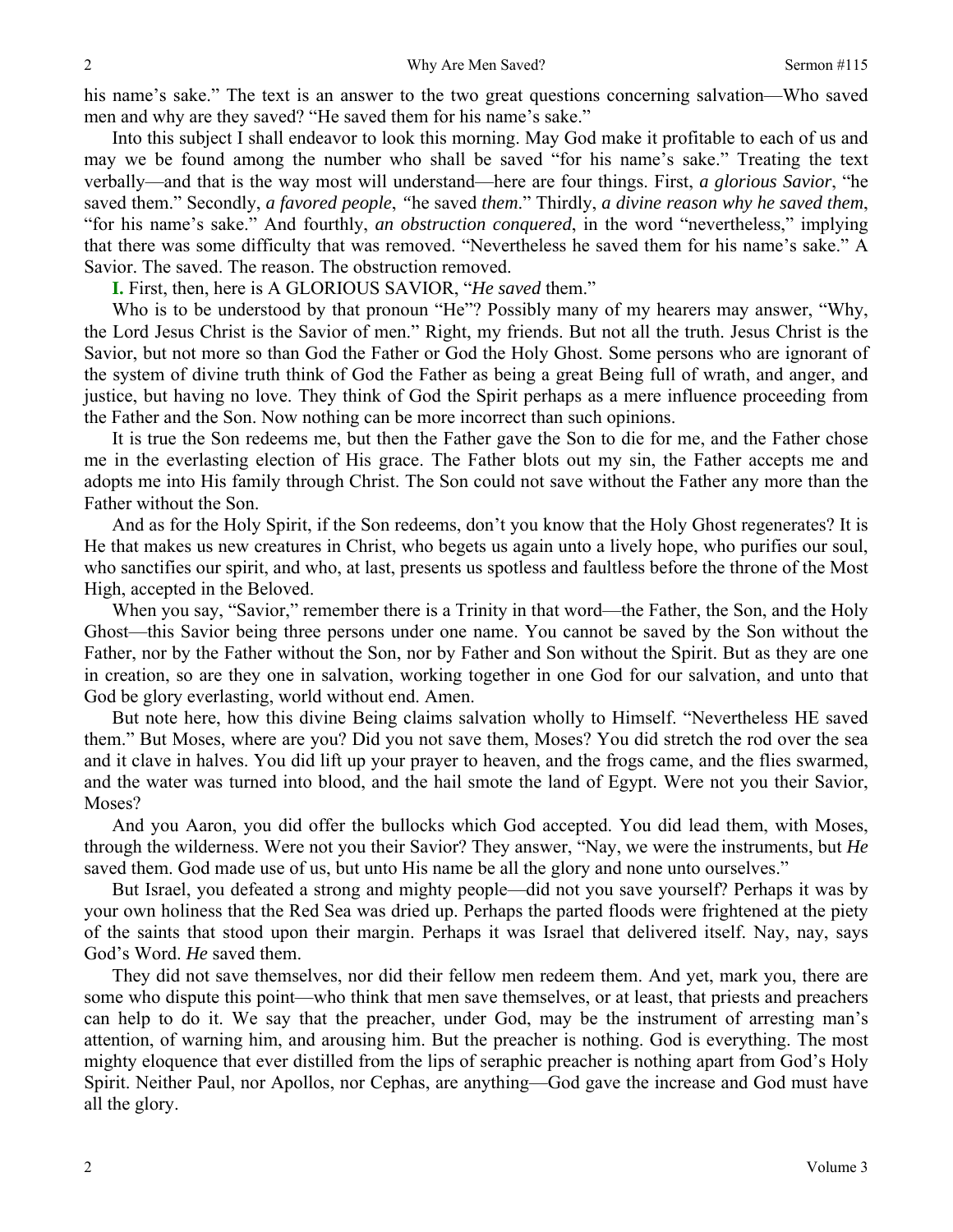There are some we meet with here and there who say, "I am Mr. So and so's convert. I am a convert of the Reverend Dr. This or that." Well, if you are, sir, I cannot give you much hope of heaven. Only God's converts go there. Not proselytes of man, but the redeemed of the Lord. Oh, it is very little to convert a man to our own opinions—it is really something to be the means of converting him to the Lord our God.

I had a letter some time ago from a good Baptist minister in Ireland, who very much wanted me to come over to Ireland, as he said, to represent the Baptist interest, because it was low there, and perhaps it might lead the people to think a little more of Baptists. I told him I would not go across the street merely to do that, much less would I cross the Irish Channel. I should not think of going to Ireland for that.

But if I might go there to make Christians, under God, and be the means of bringing men to Christ, I would leave it to them what they would be afterwards and trust to God's Holy Spirit to direct and guide them as to what denomination they should consider nearest akin to God's truth.

Brethren, I might make all of you Baptists, perhaps, and yet you would be none the better for it. I might convert you all in that way, but such a conversion would be that you would be washed to greater stains, converted into hypocrites and not into saints.

I have seen something of wholesale conversions. Great revivalists have risen up. They have preached thundering sermons that have made men's knees knock together. "What a wonderful man!" people have said. "He has converted so many under one sermon." But look for his converts in a month and where will they be?

You will see some of them in the alehouse, you will hear others of them swear, you will find many of them rogues, and cheats, because they were not God's converts but only man's. Brethren, if the work is done at all, it must be done of God, for if God do not convert there is nothing done that shall last and nothing that shall be of any avail for eternity.

But some reply, "Well, sir, but men convert themselves." Yes, they do and a fine conversion it is. Very frequently they convert themselves. But then that which man did, man undoes. He who converts himself one day, unconverts himself the next. He ties a knot which his own fingers can loosen. Remember this—you may convert yourselves a dozen times over, but "that which is born of the flesh is flesh" and "cannot see the kingdom of God." It is only "that which is born of the Spirit" that "is Spirit," and is therefore able to be gathered at last into the spirit-realm, where only spiritual things can be found before the throne of the Most High.

We must reserve this prerogative wholly to God. If any man state that God is not Creator, we call him infidel. But if any man entrench upon this doctrine, that God is the absolute Maker of all things we hiss him down in a moment. But he is an infidel of the worst kind, because more specious, who puts God out of the mercy throne, instead of putting Him out of the creation throne, and who tells men that they may convert themselves, whereas God does it all. "*He*" only, the great JEHOVAH—Father, Son, and Holy Ghost—and "he saved them for his name's sake."

Thus have I endeavored to set out clearly the first truth of the divine and glorious Savior.

**II.** Now, secondly, THE FAVORED PERSONS, "He saved *them*."

Who are they? You will reply, "They were the most respectable people that could be found in the world. They were a very prayerful, loving, holy, and deserving people. And therefore, because they were good He saved them."

Very well, that is your opinion—I will tell you what Moses says, "Our fathers understood not thy wonders in Egypt; they remembered not the multitudes of thy mercies; but provoked him at the sea, even at the Red Sea. Nevertheless he saved them." Look at the seventh verse and you will have their character.

In the first place, they were a stupid people, "Our fathers understood not thy wonders in Egypt." In the next place, they were an ungrateful people, "They remembered not the multitude of thy mercies." In the third place, they were a provoking people, "They provoked him at the sea, even at the Red Sea." Ah,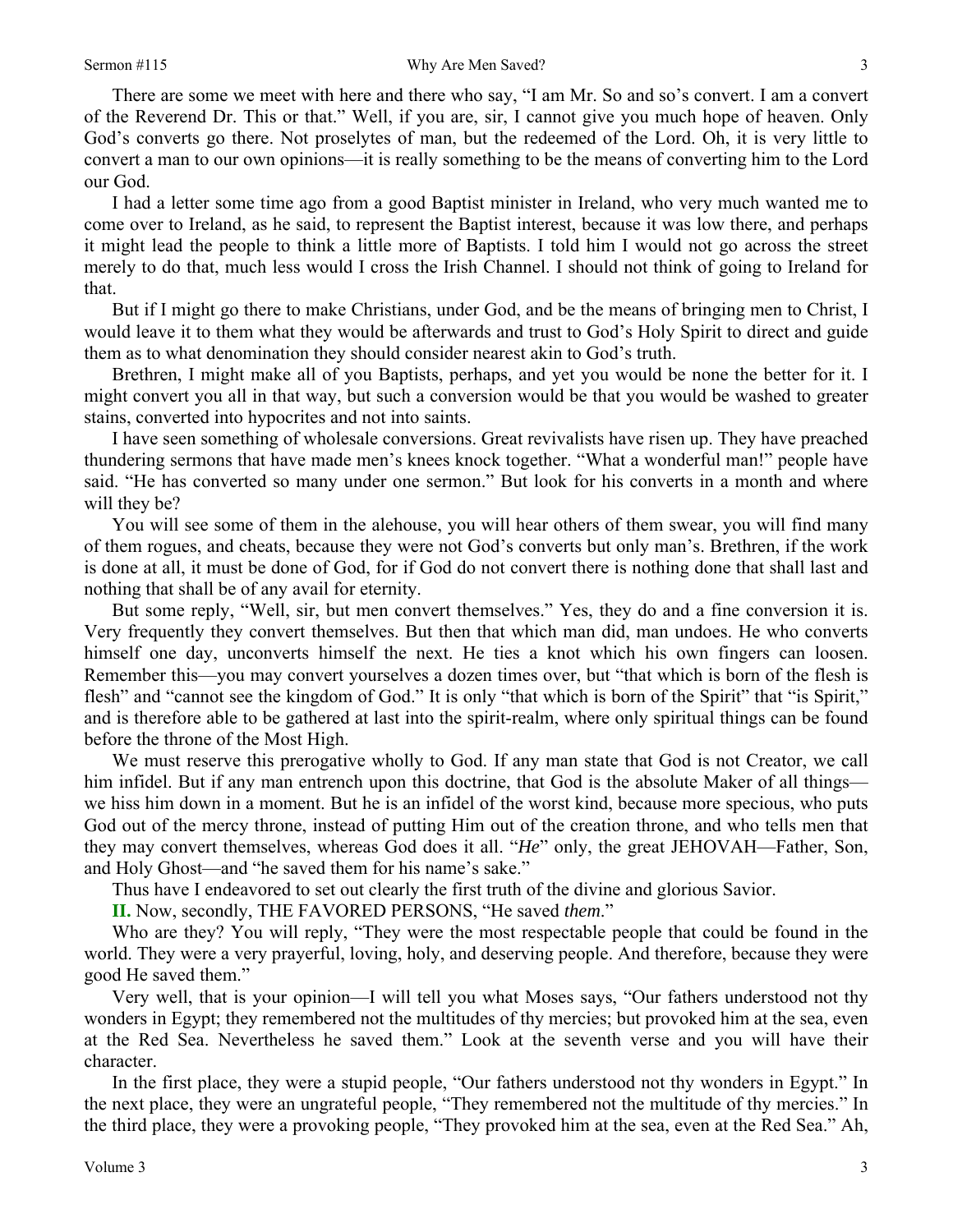these are the people whom free grace saves, these are the men and these the women whom the God of all grace condescends to take to His bosom and to make anew.

Note, first, *that they were a stupid people*. God sends His Gospel not always to the wise and prudent, but unto fools—

#### *"He takes the fool and makes him know The wonders of His dying love."*

Do not suppose, my hearer, because you are very unlettered and can scarcely read—do not imagine, because you have always been brought up in extreme ignorance and have scarcely learnt to spell your name, that therefore you cannot be saved. God's grace can save you and then enlighten you.

A brother minister once told me a story of a man who was known in a certain village as a simpleton and was always considered to be soft in the head. No one thought he could ever understand anything. But one day he came to hear the Gospel preached. He had been a drunken fellow, having wit enough to be wicked, which is a very common kind of wit.

The Lord was pleased to bless the Word to his soul, so that he became a changed character. And what was the marvel of all was his religion gave him a something which began to develop his latent faculties. He found he had something to live for and he began to try what he could do.

In the first place, he wanted to read his Bible, that he might read his Savior's name. And after much hammering and spelling away, at last he was able to read a chapter. Then he was asked to pray at a prayer meeting. Here was an exercise of his vocal powers. Five or six words made up his prayer and down he sat.

But by continually praying in his own family at home, he came to pray like the rest of the brethren, and he went on till he became a preacher, and singularly enough, he had a fluency—a depth of understanding and a power of thought, such as are seldom found among ministers who only occasionally occupy pulpits.

Strange it was, that grace should even tend to develop his natural powers, giving him an object, setting him devoutly and firmly upon it, and so bringing out all his resources that they were fully shown. Ah, ignorant ones, you need not despair. He saved them. Not for *their* sakes—there was nothing in them why they should be saved. He saved them, not for their wisdom's sake, but ignorant though they were, understanding not the meaning of His miracles, "He saved them for his name's sake."

Note, again, *they were a very ungrateful people* and yet He saved them. He delivered them times without number and worked for them mighty miracles, but they still rebelled. Ah, that is like you, my hearer. You have had many deliverances from the borders of the grave. God has given you house and food day after day, and provided for you, and kept you to this hour. But how ungrateful you have been! As Isaiah said, "The ox knoweth his owner, and the ass his master's crib; but my people do not know, Israel doth not consider."

How many there are of this character, who have favors from God, the history of which they could not give in a year, but yet what have they ever done for Him? They would not keep a horse that did not work for them, nor as much as a dog that would not notice them. But here is God. He has kept them day by day, and they have done a great deal against Him, but they have done nothing for Him.

He has put the bread into their very mouths, nurtured them, and sustained their strength, and they have spent their strength in defying Him, in cursing his name and breaking His Sabbath. "Nevertheless he saved them." Some of this sort have been saved—I hope I have some here now who will be saved by conquering grace, made new men by the mighty power of God's Spirit. "Nevertheless he saved them." When there was nothing to recommend them, but every reason why they should be cast away for their ingratitude, "Nevertheless he saved them."

And note, once more, *they were a provoking people*, "They provoked him at the sea, even at the Red Sea." Ah! how many people there are in this world who are a provoking people to God! If God were like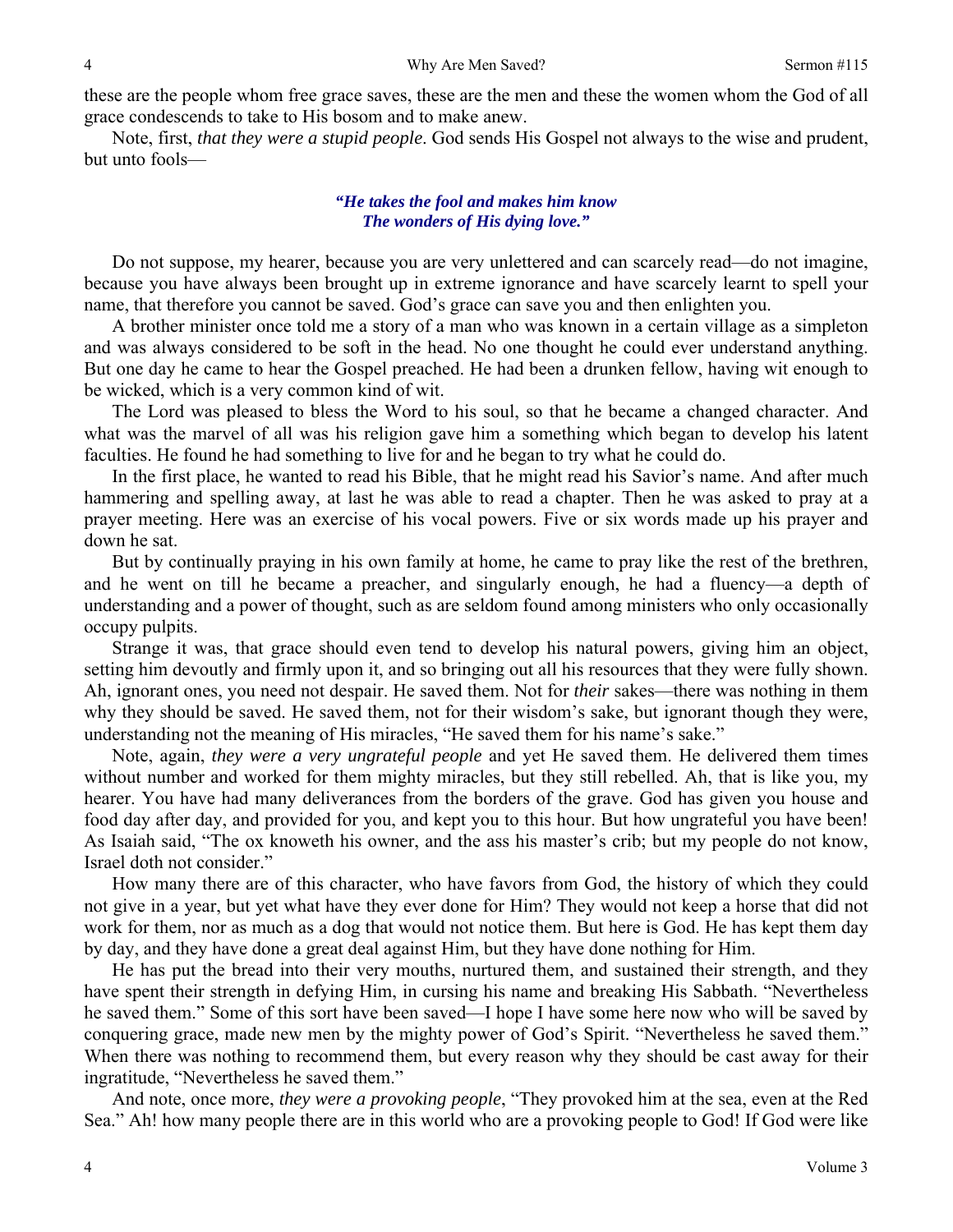man, who among us would be here today? If we are provoked once or twice, up goes the hand. With some men their passion stirs at the very first offense. Others, who are somewhat more placid will bear offense after offense, till at last they say, "There is an end to everything and I can bear that no longer. You must stay it or else I must stay you!"

Ah! if God had that temper, where should we be? Well might He say, "My thoughts are not as your thoughts. I am God, I change not, or else you sons of Jacob had been consumed." They were a provoking people, "Nevertheless he saved them." Have you provoked Him? Take heart. If you repent, God has promised to save you. And what is more, He may this morning give you repentance and even give you remission of sins—for He saves provoking people for his name's sake.

I hear one of my hearers say, "Well, sir, that is encouraging sin with a vengeance!" Is it, indeed, sir! Why? "Because you are talking to the very worst of men, and you are saying that they may yet be saved." Pray, sirs, when I spoke to the worst of men, did I speak to *you* or not? You say, "No. I am one of the most respectable and best of men."

Well then, sir, I have no need to preach to you, for you think you do not need any. "The whole have no need of a physician, but they that are sick." But these poor people, whom you say I am encouraging in sin, need to be spoken to. I will leave you. Good morning to you! You keep to your own gospel and I wonder whether you will find your way to heaven by it. Nay, I do not wonder—I know you will not, unless you are brought as a poor sinner to take Christ at His Word and be saved for His name's sake. But I say farewell to you and I will keep on in my course.

But why did you say I encourage men in sin? I encourage them to turn from it. I did not say He saved the provoking people and then let them still provoke Him as they had done before. I did not say He saved the wicked people and then let them sin as they did before. But you know the meaning of the word "saved." I explained it the other morning.

The word "saved" does not mean merely taking men to heaven—it means more—it means saving them from their sin. It means giving them a new heart, new spirits, new lives. It means making them into new men. Is there anything licentious in saying that Christ takes the worst of men to make them into saints? If there be, I cannot see it. I only wish He would take the worst of this congregation and make them into the saints of the living God and then there would be far less licentiousness.

Sinner, I comfort you. Not in your sin, but in your repentance. Sinner, the saints of heaven were once as bad as you have been. Are you a drunkard, a swearer, an unclean person? "Such were some of them. But they have been washed—but they have been sanctified."

Is your robe black? Ask them whether their robes were ever black? They will tell you, "Yes, we have washed our robes." If they had been black, they would not have wanted washing. "We have washed our robes and made them white in the blood of the Lamb." Then, sinner, if they were black, and were saved, why not yourself?

> *"Are not His mercies rich and free? Then say, my soul, why not for thee? Our Jesus died upon the tree, Then why, my soul, why not for thee?"*

Take heart, penitents—God will have mercy on you. "Nevertheless he saved them for his name's sake."

**III.** Now we come to the third point—THE REASON OF SALVATION, "He saved them for his name's sake."

There is no other reason why God should save a man, but for his name's sake. There is nothing in a sinner which can entitle him to salvation or recommend him to mercy. It must be God's own heart which must dictate the motive why men are to be saved. One person says, "God will save me, because I am so upright." Sir, He will do no such thing.

5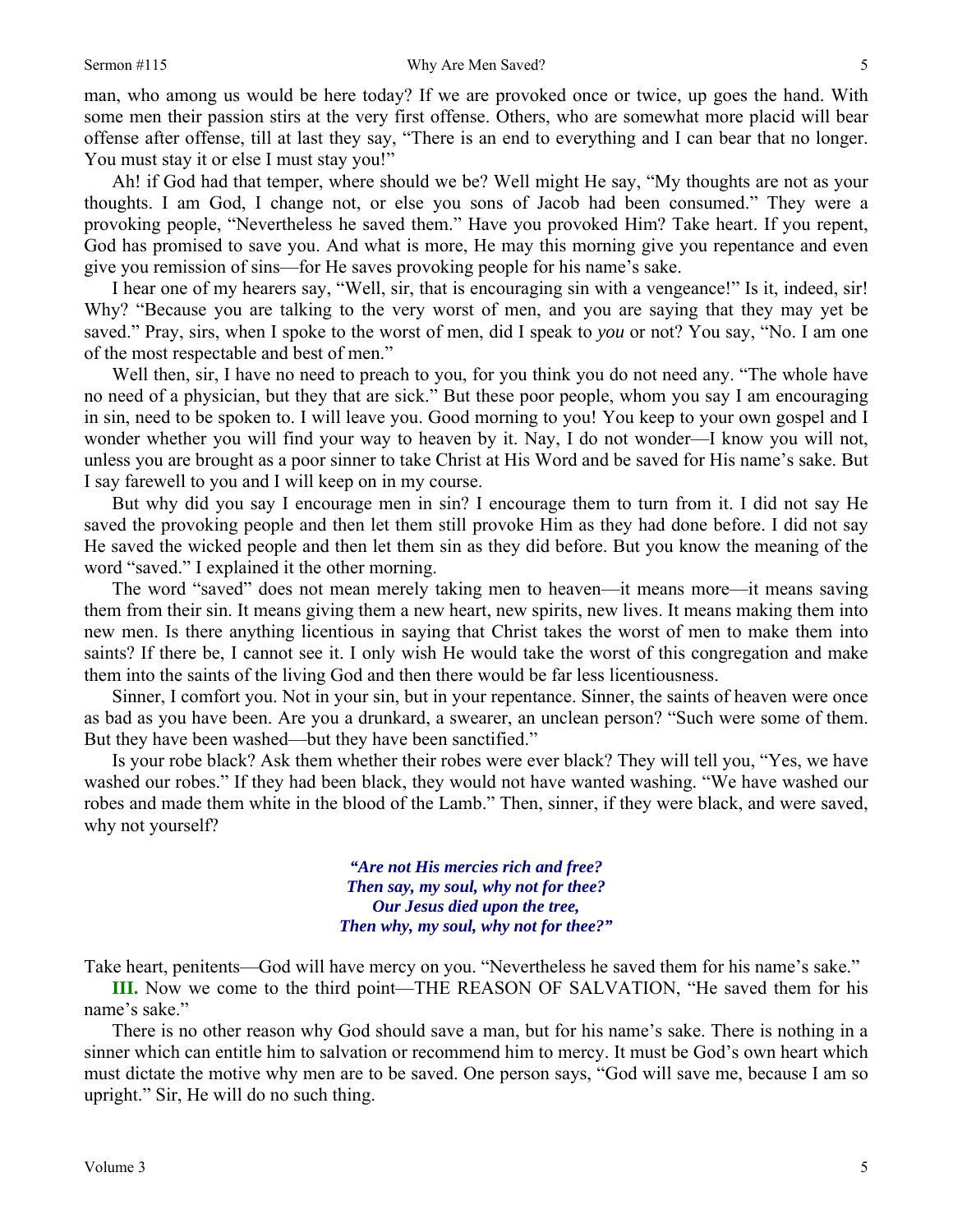Says another, "God will save me, because I am so talented." Sir, he will not. *Your talent*! Why you driveling, self-conceited idiot—your talent is nothing compared with that of the angel that once stood before the throne, and sinned, and who now is cast into the bottomless pit forever! If He would save men for their talent, He would have saved Satan, for he had talents enough.

As for your morality and goodness, it is but filthy rags and He will never save you for aught you do. None of us would ever be saved if God expected anything of us—we must be saved purely and solely for reasons connected with Himself and lying in His own bosom. Blessed be His name, He saves us for "his name's sake."

What does that mean? I think it means this—the name of God is His person, His attributes, and His nature. For His nature's sake, for His very attributes' sake, He saved men. And perhaps, we may include this also, "My name is in him"—that is, in Christ. He saves us for the sake of Christ, who is the name of God. And what does that mean? I think it means this—

He saved them, first, that He might manifest His nature. God was all love and He wanted to manifest it. He did show it when He made the sun, the moon, and the stars, and scattered flowers o'er the green and laughing earth. He did show His love when He made the air balmy to the body and the sunshine cheering to the eye. He gives us warmth even in winter, by the clothing and by the fuel which He has stored in the heart of the earth.

But He wanted to reveal Himself still more. "How can I show them that I love them with all My infinite heart? I will give My Son to die to save the very worst of them and so I will manifest My nature." And God has done it—He has manifested His power, His justice, His love, His faithfulness, and His truth. He has manifested His whole self on the great platform of salvation. It was, so to speak, the balcony on which God stepped to show Himself to man—the balcony of salvation—here it is He manifests Himself by saving men's souls.

He did it, again, to vindicate His name. Some say God is cruel. They wickedly call Him tyrant. "Ah!" says God, "but I will save the worst of sinners and vindicate My name. I will blot out the stigma. I will remove the slur. They shall not be able to say that, unless they are filthy liars, for I will be abundantly merciful. I will take away this stain and they shall see that My great name is a name of love."

And said He, again, "I will do this for My name's sake, that is, to make these people love My name. I know if I take the best of men and save them, they will love My name. But if I take the worst of men, oh, how they will love Me! If I go and take some of the offscouring of the earth and make them My children, oh, how they will love Me! Then they will cleave to My name—they will think it more sweet than music. It will be more precious to them than the spikenard of the Eastern merchants. They will value it as gold, yea, as much fine gold. The man who loves Me best is the man who has most sins forgiven—he owes much, therefore he will love much."

This is the reason why God often selects the worst of men to make them His. Says an old writer, "All the carvings of heaven were made out of knots—the temple of God, the King of heaven, is a cedar one, but the cedars were all knotty trees before He cut them down." He chose the worst, that He might display His workmanship and His skill, to make unto Himself a name. As it is written, "It shall be unto me for a name, for an everlasting sign that shall not be cut off."

Now, dear hearers, of whatever class you are, here is something I have to offer well worthy of your consideration, namely—that if saved, we are saved for the sake of God, for His name's sake, and not for our own.

Now this puts all men on a level with regard to salvation. Suppose that in coming into this garden, the rule had been that everyone must make mention of my name as the key of admittance? The law is that no man is to be admitted for his rank or title, but only by the use of a certain name.

Up comes a lord. He makes use of the name and comes in. Up comes a beggar, all in patches. He makes use of the name—the law says it is only the use of the name that will admit you—he makes use of it and he enters, for there is no distinction. So, my lady, if you come, with all your morality, you must make use of his name.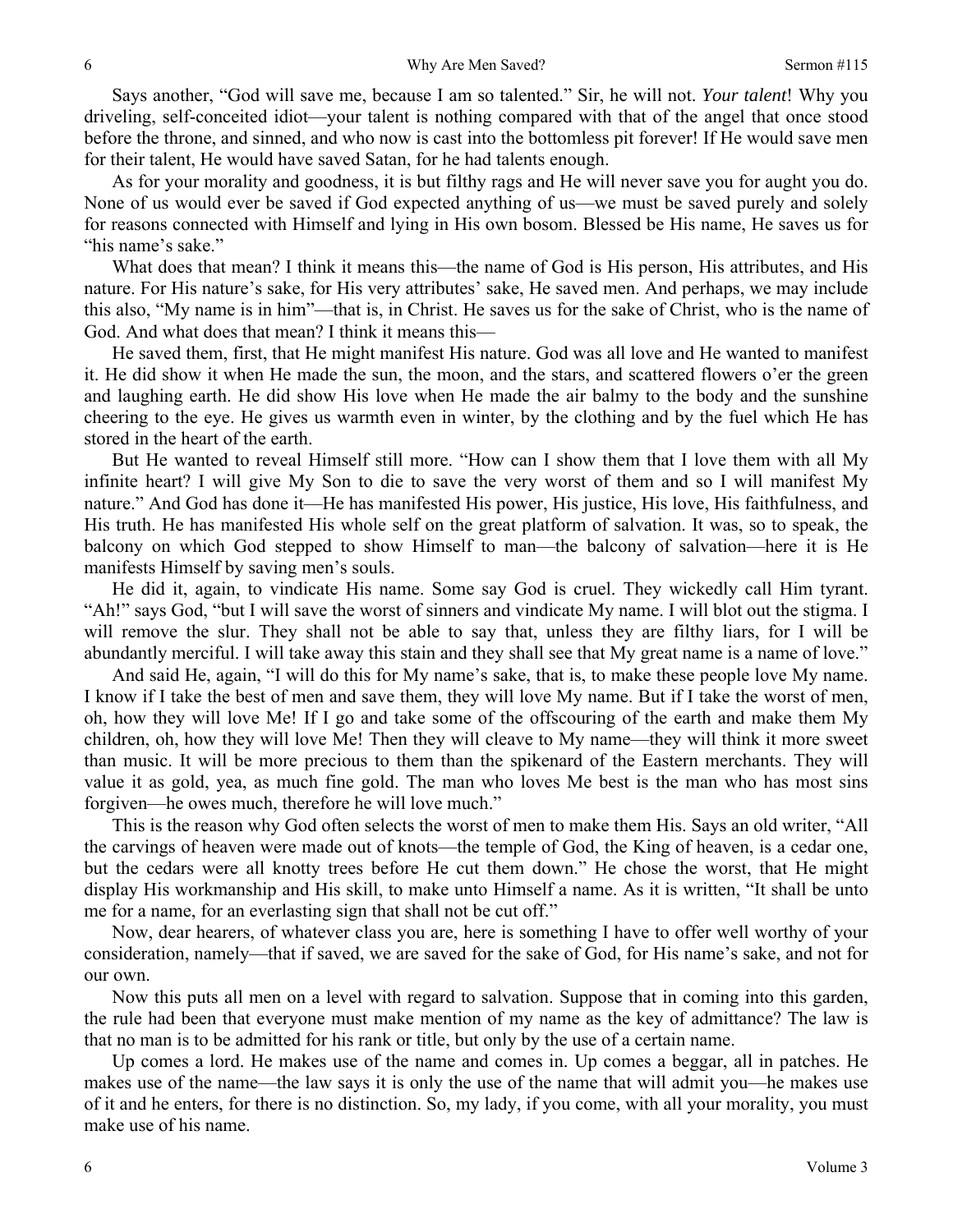#### Sermon #115 Why Are Men Saved?

If you come, poor filthy inhabitant of a cellar or a garret, and make use of His name, the doors will fly wide open, for there is salvation for every one who makes mention of the name of Christ, and for none other. This pulls down the pride of the moralist, abases the self-exaltation of the self-righteous, and puts us all, as guilty sinners, on an equal footing before God to receive mercy at His hands. "For his name's sake," and for that reason alone.

**IV.** I have detained you too long. Let me close by noticing obstacles removed, in the word "nevertheless." I shall do that in somewhat of an interesting form, by way of parable.

Once upon a time, Mercy sat upon her snow-white throne, surrounded by the troops of love. A sinner was brought before her, whom Mercy designed to save. The herald blew the trumpet, and after three blasts thereof, with a loud voice, he said, "O heaven, and earth, and hell, I summon you this day to come before the throne of Mercy, to tell why this sinner should not be saved."

There stood the sinner trembling with fear. He knew that there were multitudes of opponents, who would press into the hall of Mercy, and with eyes full of wrath, would say, "He must not and he shall not escape. He must be lost!" The trumpet was blown and Mercy sat placidly on her throne until there stepped in one with a fiery countenance. His head was covered with light, he spoke with a voice like thunder and out of his eyes flashed lightning!

"Who are you?" said Mercy. He replied, "I am Law. The law of God." "And what have you to say?" "I have this to say," and he lifted up a stony tablet, written on both sides. "These ten commands, this wretch has broken. My demand is blood, for it is written, 'The soul that sinneth it shall die.' Die he, or justice must."

The wretch trembles, his knees knock together, the marrow of his bones melts within him, as if they were ice dissolved by fire and he shakes with very fright. Already he thought he saw the thunderbolt launched at him, he saw the lightning penetrate into his soul, hell yawned before him in imagination, and he thought himself cast away forever.

But Mercy smiled and said, "Law, I will answer you. This wretch deserves to die. Justice demands that he should perish—I award you your claim." And oh! how the sinner trembles. "But there is one yonder who has come with me today, my King, my Lord. His name is Jesus. He will tell you how the debt can be paid and the sinner can go free."

Then Jesus spake and said, "O Mercy, I will do your bidding. Take Me Law. Put Me in a garden. Make Me sweat drops of blood. Then nail me to a tree, scourge my back before you put me to death. Hang me on the cross. Let blood run from my hands and feet. Let me descend into the grave. Let me pay all the sinner owes. I will die in his stead."

And the law went out and scourged the Savior, nailed Him to the cross, and coming back with his face all bright with satisfaction, stood again at the throne of Mercy, and Mercy said, "Law, what have you now to say?" "Nothing," he said, "fair angel, nothing." "What! Not one of these commands against him?" "No, not one. Jesus, his substitute, has kept them all—has paid the penalty for his disobedience, and now, instead of his condemnation, I demand as a debt of justice that he be acquitted."

"Stand you here," said Mercy, "sit on my throne. I and you together will now send forth another summons." The trumpet rang again. "Come hither, all you who have aught to say against this sinner, why he should not be acquitted."

And up comes another—one who often troubled the sinner—one who had a voice not so loud as that of the law, but still piercing and thrilling—a voice whose whispers were like the cuttings of a dagger. "Who are you?" says Mercy. "I am Conscience. This sinner must be punished. He has done so much against the law of God that he must be punished. I demand it. And I will give him no rest till he is punished, nor even then, for I will follow him even to the grave and persecute him after death with unutterable pangs."

"Nay," said Mercy, "hear me," and while he paused for a moment, she took a bunch of hyssop and sprinkled Conscience with the blood, saying, "Hear me, Conscience, 'The blood of Jesus Christ, God's Son, cleanses us from all sin.' Now have you aught to say?" "No," said Conscience, "nothing."

7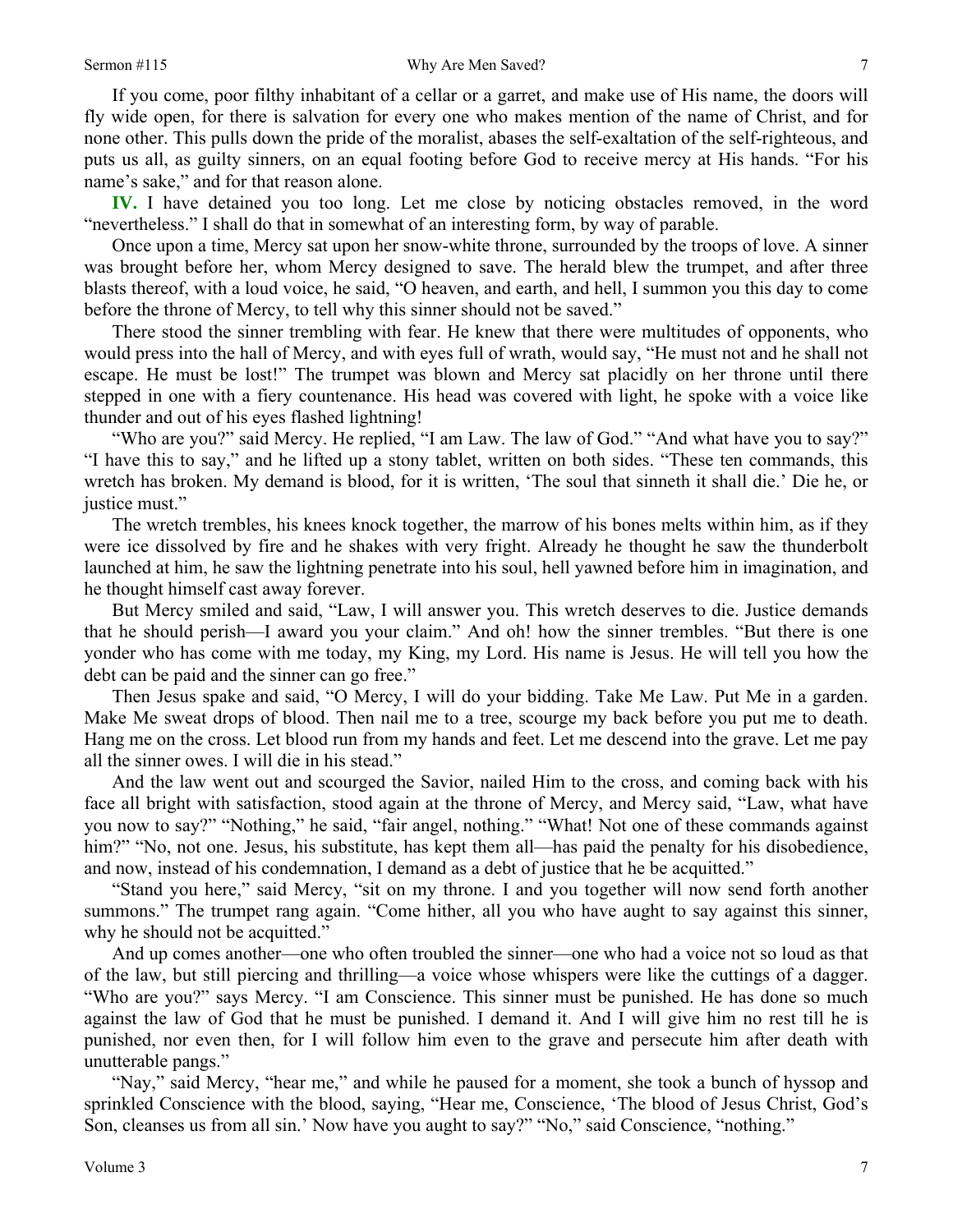#### *"'Covered is his unrighteousness; From condemnation he is free.'*

"Henceforth I will not grieve him. I will be a good conscience unto him, through the blood of our Lord Jesus Christ."

The trumpet rang a third time and growling from the innermost vaults, up there came a grim black fiend, with hate in his eyes and hellish majesty on his brows. He is asked, "Have you anything against that sinner?" "Yes," he said, "I have. He has made a league with hell and a covenant with the grave, and here it is signed with his own hand. He asked God to destroy his soul in a drunken fit and vowed he would never turn to God. See, here is his covenant with hell!"

"Let us look at it," said Mercy. And it was handed up, whilst the grim fiend looked at the sinner and pierced him through with his black looks. "Ah! but," said Mercy, "this man had no right to sign the deed. A man must not sign away another's property. This man was bought and paid for long beforehand. He is not his own. The covenant with death is disannulled and the league with hell is rent in pieces. Go your way Satan."

"Nay," said he, howling again, "I have something else to say—that man was always my friend. He listened ever to my insinuations. He scoffed at the Gospel, he scorned the Majesty of heaven. Is he to be pardoned whilst I repair to my hellish den, forever to bear the penalty of guilt?" Said Mercy, "Avaunt, you fiend. These things he did in the days of his unregeneracy. But this word 'nevertheless' blots them out. Go to your hell—take this for another lash upon yourself—the sinner shall be pardoned, but you never, treacherous fiend!"

And then Mercy, smilingly turning to the sinner, said, "Sinner, the trumpet must be blown for the last time!" Again it was blown and no one answered. Then the sinner stood up and Mercy said, "Sinner ask yourself the question—ask you of heaven, of earth, of hell—whether any can condemn you?" And the sinner stood up and with a bold loud voice said, "Who shall lay anything to the charge of God's elect?"

And he looked into hell, and Satan lay there, biting his iron bonds. And he looked on earth, and earth was silent. And in the majesty of faith the sinner did even climb to heaven itself, and he said, "Who shall lay anything to the charge of God's elect? God?" And the answer came, "No. He justifies." "Christ?" Sweetly it was whispered, "No. He died."

Then turning round, the sinner joyfully exclaimed, "Who shall separate me from the love of God, which is in Christ Jesus our Lord?" And the once-condemned sinner came back to Mercy. Prostrate at her feet he lay and vowed henceforth to be hers forever, if she would keep him to the end, and make him what she would desire him to be. Then no longer did the trumpet ring, but angels rejoiced and heaven was glad, for the sinner was saved.

Thus, you see, I have what is called, dramatized the thing. But I don't care what it is called. It is a way of arresting the ear, when nothing else will. "Nevertheless." There is the obstruction taken away! Sinner, whatever is the "nevertheless," it shall never the less abate the Savior's love. Not the less shall it ever make it, but it shall remain the same.

> *"Come, guilty soul, and flee away To Christ and heal thy wounds; This is the glorious Gospel-day, Wherein free grace abounds. Come to Jesus, sinner, come."*

On your knee weep out a sorrowful confession. Look to His cross and see the Substitute. Believe and live. You almost demons, you that have gone farthest in sin, now, Jesus says, "If you know your need of Me, turn unto Me, and I will have mercy upon you, and to our God, for He will abundantly pardon."